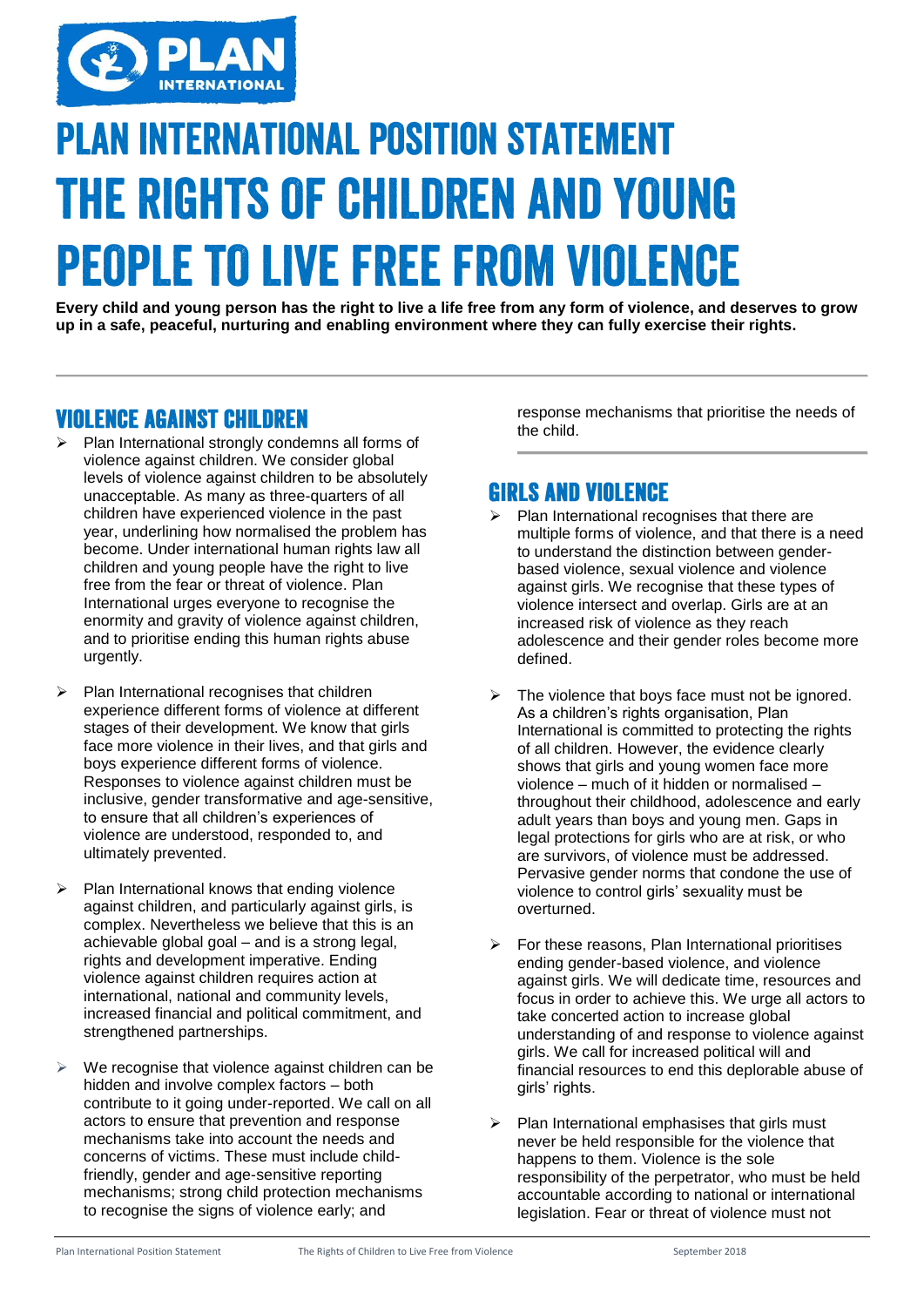restrict girls from living free and full lives, and from realising their full potential.

# **INTERNATIONAL HUMAN RIGHTS FRAMEWORK AND MECHANISMS**

- Plan International believes that States must ratify and fully implement all conventions or agreements that relate to violence against children and genderbased violence. This includes all action points listed in obligations in those documents, as well as treaty body General Comments and treaty body Recommendations. This requires governments to align all national and local laws and policies accordingly.
- $\triangleright$  We know from our own research that international treaties fail to adequately protect girls from violence. This is both because these treaties are gender blind and because of reservations that limit their applicability. We respect cultural traditions, religious beliefs and social norms where these do not undermine human rights. However, countries should not use these to make reservations to international conventions and agreements in relation to violence against children and genderbased violence. States, along with other actors, must work to close the gaps in international law that allow violence against girls to continue.
- $\triangleright$  We believe it is important to collect data disaggregated by age, sex, ethnicity, religion, disability, location, wealth, marital status, sexual orientation and gender identity, and migratory status (with due protections for privacy and human rights). Data collection for adolescents must include the age range 10 to 14 years in order to make younger adolescent girls and their needs visible and to track progress against commitments, policies and programmes on girls and young women.
- Plan International also supports the call in the Convention on the Elimination of All Forms of Discrimination Against Women (CEDAW) for States to take all appropriate measures, including legislation, to modify or abolish existing laws, regulations, customs and practices which constitute discrimination against girls and women.
- $\triangleright$  Plan International strongly condemns those who seek to undermine human rights standards, and in doing so weaken the protection of children against violence. We call on all governments to respect the human rights standards currently in place, to use these as a starting point for negotiations for progress on human rights issues, and to fight efforts to undermine or weaken these standards.
- $\triangleright$  Plan International calls on all governments to be transparent and accountable in implementing their commitments on the rights of children to live free

from violence. All girls, boys, women and men should be able to access information about national legislation and policy, and corresponding budgets and implementation plans.

- $\triangleright$  Plan International recognises the critical roles played by civil society, international organisations, campaigners and activists. This includes ensuring accountability, collecting data, galvanising political will, increasing pressure and securing adequate resources to end violence against children.
- Gender dynamics drive violence against children, particularly girls. We call upon international actors, particularly those with a child protection mandate, to recognise and respond to these dynamics, and to increase efforts to tackle the high levels and differing forms of violence against girls. We commit to working in partnership with others to ensure transparency, accountability, mutual learning and strong results.

# **CHILDREN AND YOUNG PEOPLE AT INCREASED RISK OF VIOLENCE**

 $\triangleright$  Plan International believes that approaches to ending violence against children must be holistic. They must ensure that systems are in place to protect every child from violence. However, we recognise that certain groups of children are more vulnerable to violence. Typically they are girls, children with disabilities, those with no legal identity or who speak out, those who come from ethno-linguistic minorities, those living in extreme poverty or affected by crisis, and those who identify as lesbian, gay, bisexual, transgender, intersex or questioning (LGBTIQ). Early childhood and adolescence are both stages at which children are more vulnerable to violence. We must prioritise those who are the most vulnerable and excluded, directing increased attention, resources and safeguarding to them, to ensure that no one is left behind.

#### **NATIONAL CHILD PROTECTION SYSTEMS**

 $\triangleright$  Plan International believes that it is the responsibility of national governments, as the primary duty bearer, to uphold the rights of their citizens. But without comprehensive child protection systems, it is impossible to ensure the safety of all children. National governments must therefore ensure that effective, age-sensitive, gender transformative child protection mechanisms are in place. Others, such as civil society, UN agencies and the private sector should support national child protection mechanisms where appropriate. Systems must be fully funded and able to respond to the needs of the most vulnerable.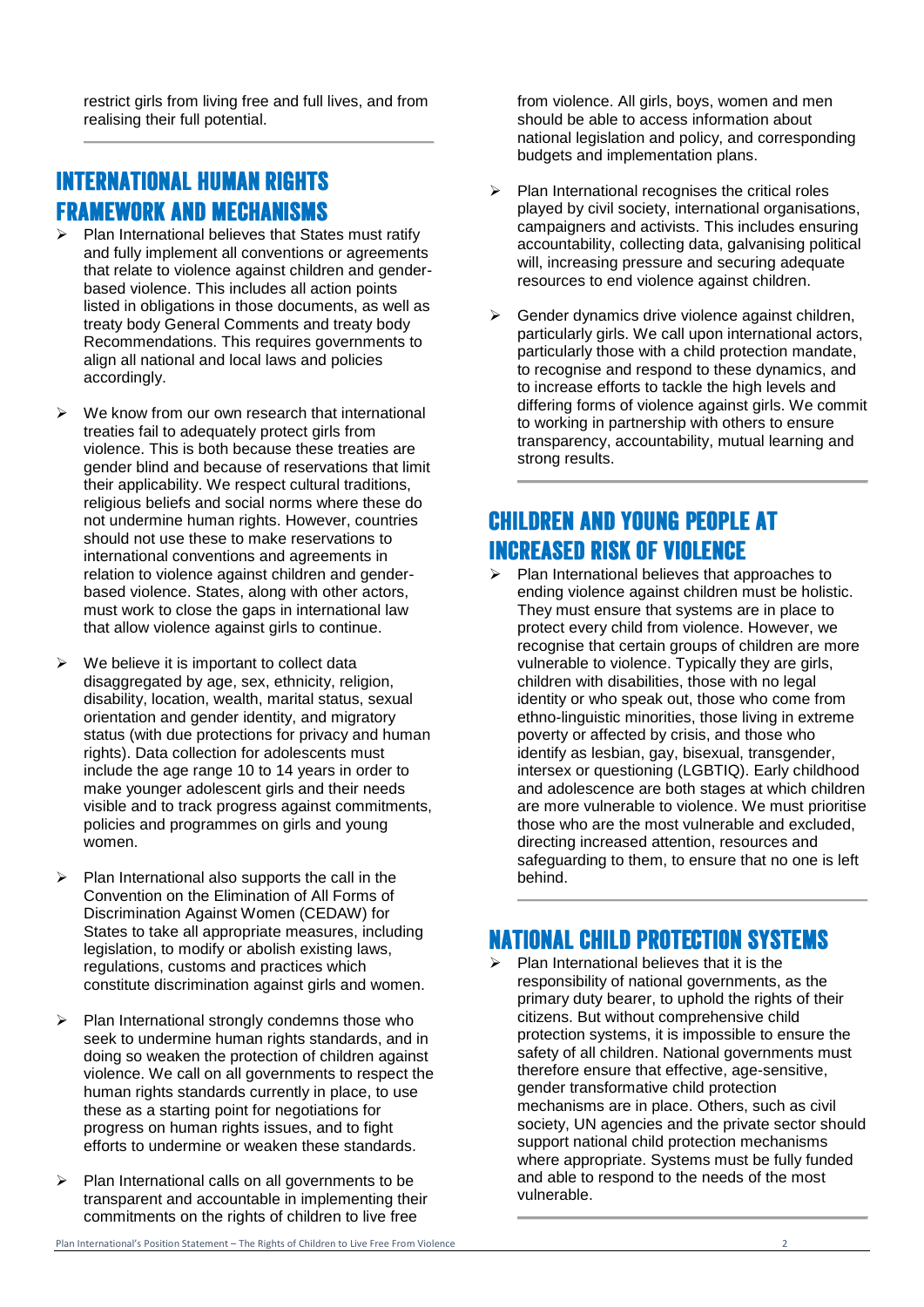## **SOCIAL NORMS AND VIOLENCE**

- Plan International believes that the acceptance of violence in itself is a norm that must be challenged as a matter of urgency. It is crucial to challenge gender inequality and social norms that justify violence against children, adolescents and young people, and in particular against girls and young women, placing blame, shame and stigma on victims. Traditional, cultural or religious grounds should not be used to justify these norms. Violence is never acceptable, in any circumstance, and must at all times be considered a gross human rights violation. Violence is not a private matter – it must be uncovered in order for it to be challenged.
- Plan International believes that we must all promote and strengthen norms and values that support non-violent, respectful, nurturing, positive, gender equitable relationships for all children and adolescents, including the most vulnerable and excluded.
- To change attitudes, norms and behaviour, it is crucial to promote inter-generational dialogue on violence against children. Community dialogue can challenge negative attitudes around punishment and dominance, and views that children are the property of power holders rather than rights holders themselves. Dialogue should include children, adolescents, young people, parents, caregivers, traditional and religious leaders, health workers and teachers, and should be inclusive and accessible to all.
- Plan International opposes patriarchal systems that reinforce gender inequality and seek to control the lives and sexuality of girls and women through socially defined gender norms. These give lower status to girls and women and are used to justify violence against them. We recognise that girls and women have the right to bodily autonomy and to control their own sexuality. To end gender-based violence, we believe that these prevailing systems of power must be challenged and changed.
- $\triangleright$  We believe that creating positive change in behaviours requires an approach that engages boys and men as well as girls and women. Involving boys and men as stakeholders, rights holders and as agents of change is key to challenging dominant norms of masculinity, and to developing equal, safe, respectful and responsible, non-violent relationships.
- Plan International will also work with others to challenge discriminatory attitudes, norms and behaviours which drive stigma, discrimination and violence towards the most vulnerable and excluded children, particularly children, adolescents and youth who identify as LGBTIQ.

## **VIOLENCE AT HOME AND WITHIN FAMILIES**

- $\triangleright$  Plan International considers the home to be the most important place in a child's upbringing – a space where they should feel cared for, nurtured and supported. With loving mothers, fathers or legal guardians, children can grow, navigate adolescence and transition into adulthood within safe bounds and with positive role models. No child, adolescent or young person should be subject to violence of any description in the home – including neglect, emotional, psychological, physical or sexual violence – or witness violence against others.
- Plan International strongly condemns intimate partner violence, and recognises that it disproportionally affects girls and women. Protective measures for victims of violence, including victims of incest, sexual violence and rape, should include effective mechanisms to ensure care, support and protection, including the provision of safe houses, access to healthcare (including emergency contraception), psychosocial support, access to safe abortion services and effective means to seek justice and redress. Support services should respond to violence against girls in a way that does not reinforce harmful attitudes.
- Plan International condemns the practice of child, early and forced marriage (CEFM) and sees it as a form of violence against girls. We call for the prohibition of the practice under national and customary law, and for the full and effective enforcement of these laws. In line with the United Nations Convention on the Rights of the Child (UNCRC) General Comment No. 4, Plan International believes that the minimum age for marriage should be 18 and that this should apply equally to both men and women, regardless of any provisions concerning parental or judicial consent.
- $\triangleright$  We condemn violent punishment within the home, and believe that corporal punishment is never an acceptable form of discipline. Positive parenting support and advice should include information and advice to reduce harsh parenting practices and create positive parent–child relationships.

#### **VIOLENCE IN AND AROUND SCHOOLS**

 $\triangleright$  Plan International asserts that every child has the right to learn in a safe and secure environment, free from the fear or threat of violence. This is an integral part of a quality education. Yet for many children, particularly girls, school is a place of threat and fear. Addressing attitudes and behaviours that support or legitimise violence at national, local, school and community levels, is a key intervention to prevent and respond to schoolrelated gender-based violence.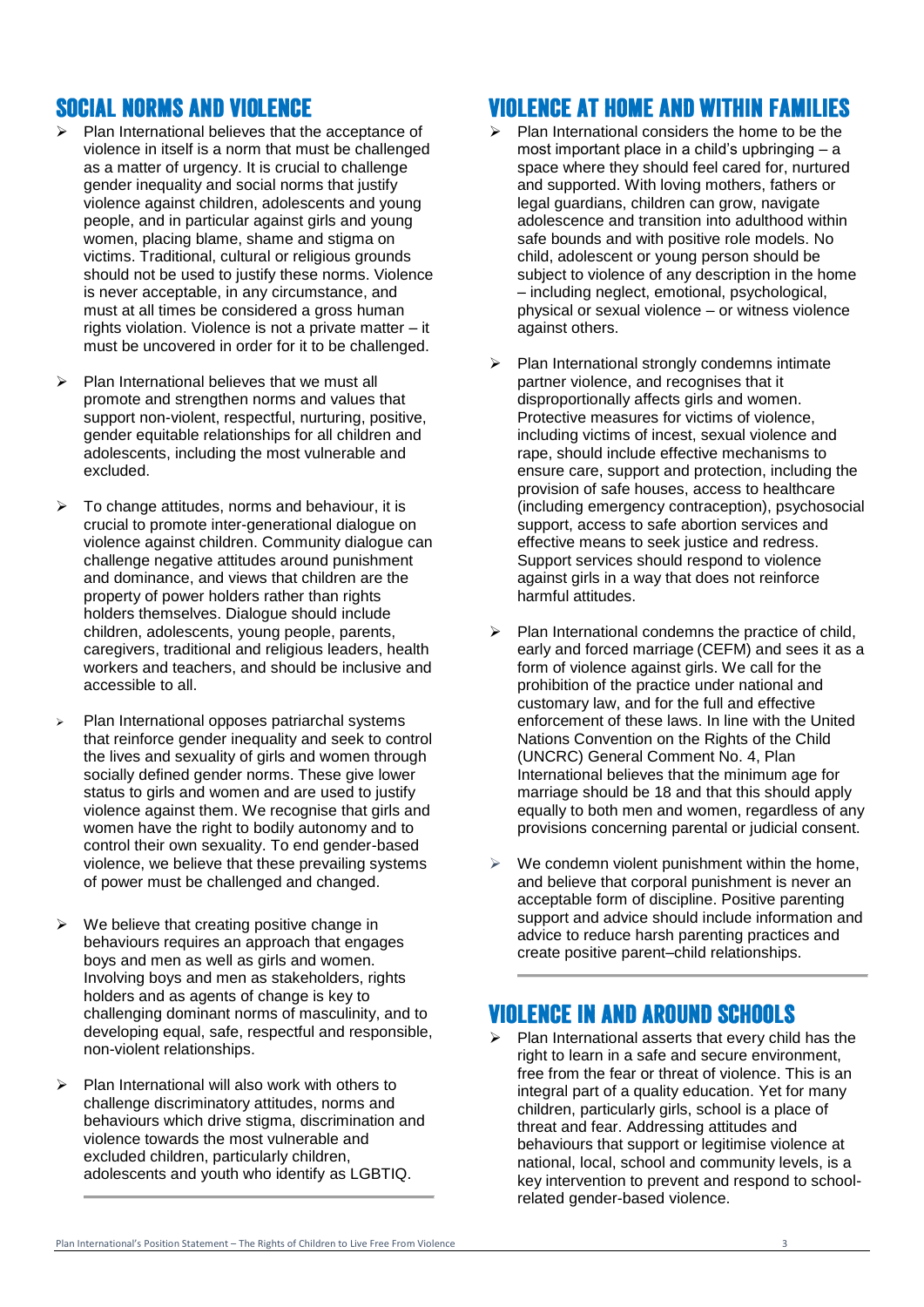- Plan International believes that it is unacceptable that any child should be a victim of violence either in school, or on the journey to and from school. This includes sexual violence or harassment, bullying and intimidation, and corporal punishment. Vulnerable and excluded children, such as children with disabilities, ethno-linguistic minorities, or children who identify as LGBTIQ, are particularly exposed to violence in and around school, either perpetrated by peers or by adults. This constitutes a serious rights violation, particularly when committed by those in positions of care or authority, and impacts on children's ability to enter, transition and complete school. Eliminating this violence should be a priority for all actors.
- Plan International recognises that quality education has a protective function, especially for girls and young women in humanitarian settings. We believe that a quality education is comprehensive, empowering, promotes respect for the dignity and value of all people, and provides a broad range of learning processes that include wider life skills and comprehensive sexuality education. Quality education should provide children and young people with the necessary skills and knowledge, attitudes and behaviours to lead positive and productive lives and to be responsible, active citizens promoting peace and non-violence.
- Plan International believes that all children, adolescents and young people – without discrimination – are entitled to comprehensive sexuality education to gain knowledge, explore values and attitudes, and develop the skills they need to make conscious, healthy and respectful choices about relationships and sexuality. Parents and educators should be supported to embrace children's learning about their bodies, relationships and sexuality from early childhood to allow children to explore, clarify and form lifelong healthy attitudes and practices, free from coercion, violence and discrimination.

#### **VIOLENCE IN COMMUNITY AND PUBLIC SPACES**

 Plan International believes it is vital that the communities in which children, adolescents and youth grow up are safe environments that do not pose a threat to their safety and development. No child, adolescent or youth should face violence, harassment and abuse in the street, in public spaces, on transportation, or on their journey to or from school. Fear and threats limit adolescents' and young people's capacity to live a free and full life. Communities have a collective responsibility to nurture safe, supportive environments that do not tolerate violence, and to prevent and respond to violence that takes place.

- Plan International urges national and municipal governments to undertake gender reviews of laws, policies and guidelines to ensure that urban planning is gender responsive. Girls are affected disproportionally by violence in the community, and responses must therefore take the gender and age dynamics of such violence into account. Sufficient budget must be allocated at national and local levels to ensure full implementation.
- Plan International strongly condemns all harmful practices, including female genital mutilation/cutting (FGM/C). We regard FGM/C to be a community-sanctioned form of violence against girls. FGM/C is a human rights violation and needs to be treated as such. FGM/C is linked to a perceived need to control female sexuality. Plan International believes that every girl and woman should have the autonomy and necessary knowledge to be able to make free and informed decisions about her body.
- Plan International believes that it is important to tackle FGM/C both through effective legislation and through awareness raising with communities about the physical and mental harm and long-term adverse impacts that result from this practice. It is crucial to engage families, communities and traditional and religious leaders in changing attitudes and norms around this harmful practice to ensure that it is no longer tolerated.

## **COMMERCIAL EXPLOITATION AND ABUSE**

- $\triangleright$  Plan International believes that no child should be subject to exploitative labour. While we recognise that some reasonable levels of work can be beneficial to children in addition to attaining an education, we demand an immediate end to labour that exploits children, causes them physical, emotional or sexual harm, interferes with their right to education, or puts them at risk of other hazards.
- $\triangleright$  Plan International strongly condemns the commercial sexual exploitation of children (CSEC), which disproportionately affects girls. CSEC puts children in grave danger – risking their emotional, psychological, physical and sexual health – and is a gross violation of their human rights. We urge governments to ensure that legal and protection frameworks are robust and can respond to and prevent such forms of violence. Child victims of commercial sexual exploitation are entitled to support, reparations and remedies, in line with international human rights law.
- Plan International is gravely concerned at the levels of violence experienced by young women and men engaged in sex work. We urge governments to review policies to strengthen legal protections and ensure that sex workers, particularly young women, can access support services and justice mechanisms.

Plan International's Position Statement – The Rights of Children to Live Free From Violence 4